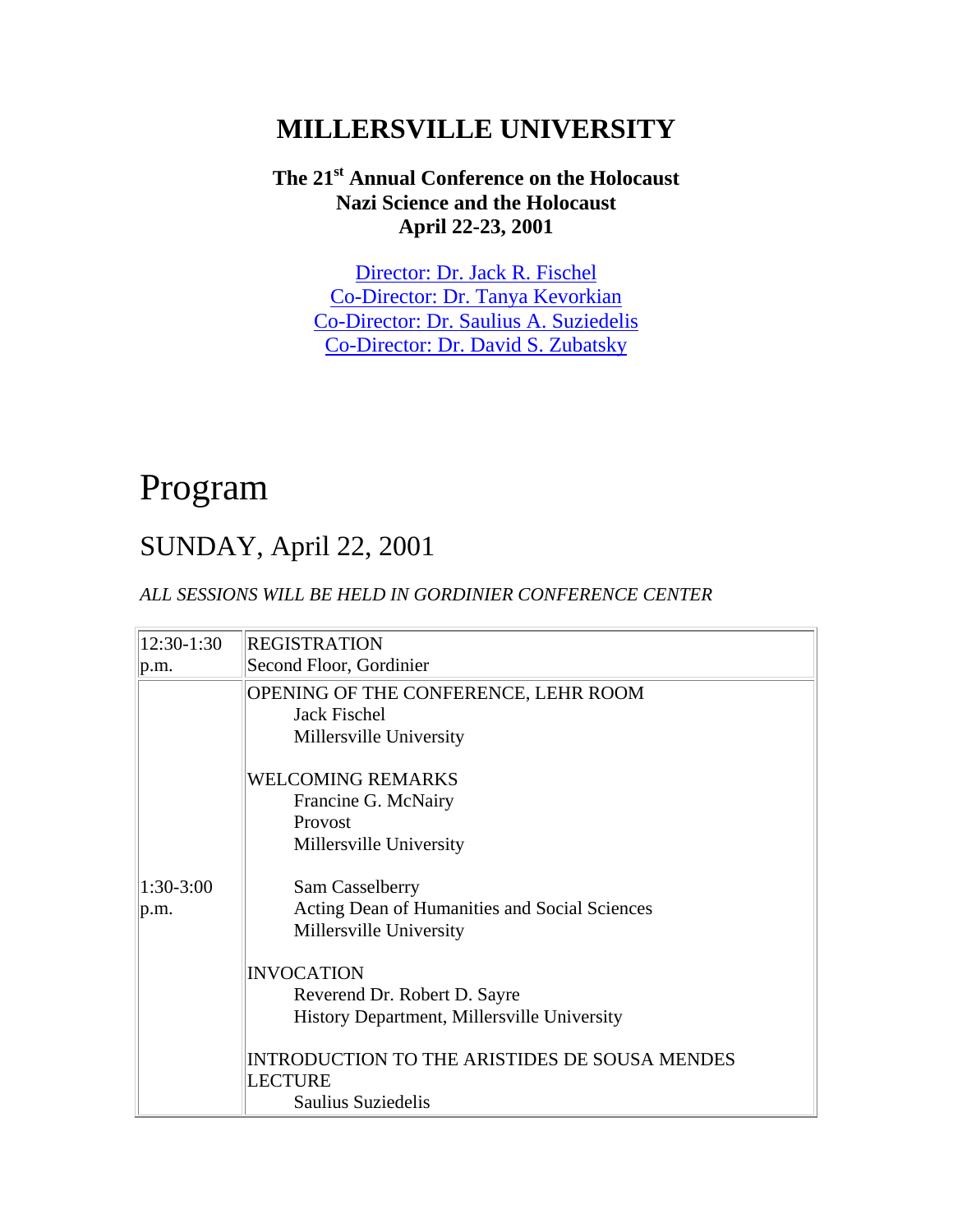|              | Millersville University                                                                                                                                                        |
|--------------|--------------------------------------------------------------------------------------------------------------------------------------------------------------------------------|
|              | THE ARISTIDES DE SOUSA MENDES LECTURE<br>"Nazi Doctors and Biological Evil"<br>Robert Jay Lifton<br>The City University of New York at John Jay College of Criminal<br>Justice |
|              | INTRODUCTION OF THE KOPPEL LECTURE, LEHR ROOM                                                                                                                                  |
|              | Joel Piperberg<br>Millersville University                                                                                                                                      |
| $3:15-4:30$  |                                                                                                                                                                                |
| p.m.         | THE KOPPEL LECTURE                                                                                                                                                             |
|              | "Aspects of Medical Science in Nazi Germany"                                                                                                                                   |
|              | <b>Benno Müller-Hill</b>                                                                                                                                                       |
|              | Institute of Genetics-University of Cologne                                                                                                                                    |
| $ 4:30-5:30$ | <b>RECEPTION, LEHR ROOM</b>                                                                                                                                                    |
| p.m.         | Hosted by the Office of the President and the Provost                                                                                                                          |
|              | INTRODUCTION OF THE SCHOOL OF SOCIAL SCIENCE AND                                                                                                                               |
|              | <b>HUMANITIES LECTURE</b>                                                                                                                                                      |
|              | <b>Robert Bowman</b>                                                                                                                                                           |
| $5:45-7:15$  | Gettysburg College                                                                                                                                                             |
| p.m.         |                                                                                                                                                                                |
|              | THE SCHOOL OF SOCIAL SCIENCE AND HUMANITIES LECTURE                                                                                                                            |
|              | "The Nazi War on Cancer"                                                                                                                                                       |
|              | Robert Proctor, Penn State University                                                                                                                                          |
| 8:00 p.m.    | PLAY, RAFTERS THEATRE IN DUTCHER HALL                                                                                                                                          |
|              | "Shayne Maidel" by Barbara Lebow                                                                                                                                               |

# MONDAY, APRIL 23, 2001

#### *ALL SESSIONS WILL BE HELD IN GORDINIER CONFERENCE CENTER*

| $ 8:00 - 9:00 $ | <b>REGISTRATION</b>                        |
|-----------------|--------------------------------------------|
| a.m.            | GORDINIER, SECOND FLOOR                    |
|                 | PLENARY SESSION, LEHR                      |
| $ 9:00-10:45$   |                                            |
| a.m.            | INTRODUCTION OF THE MIRIAM FISCHEL LECTURE |
|                 | Jack Fischel                               |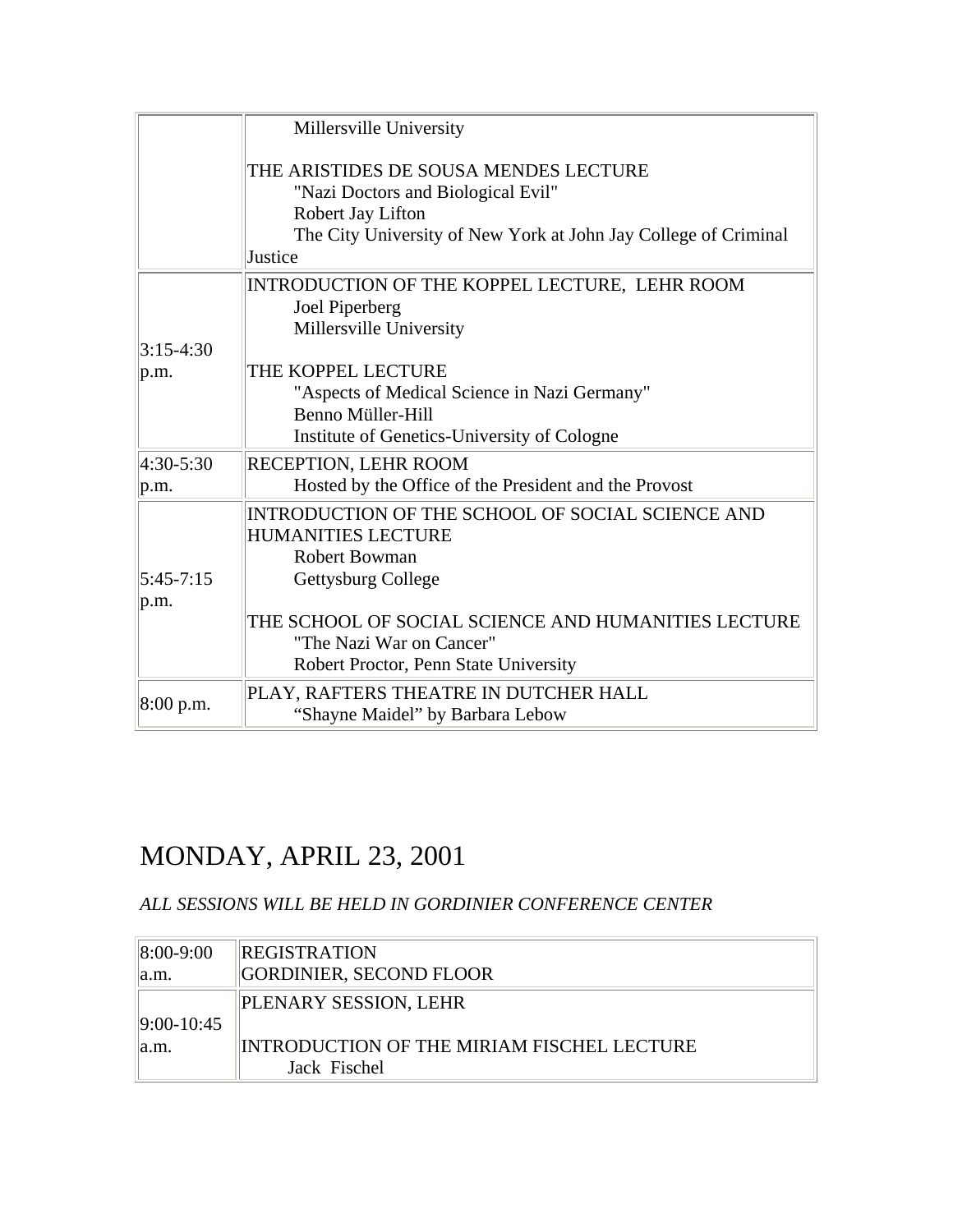|              | Millersville University                                                                                                                                                                                                                                                                                                                                                                                                                                                                          |
|--------------|--------------------------------------------------------------------------------------------------------------------------------------------------------------------------------------------------------------------------------------------------------------------------------------------------------------------------------------------------------------------------------------------------------------------------------------------------------------------------------------------------|
|              |                                                                                                                                                                                                                                                                                                                                                                                                                                                                                                  |
|              | THE MIRIAM FISCHEL LECTURE                                                                                                                                                                                                                                                                                                                                                                                                                                                                       |
|              | "Racial Sentinels: Biological Anti-Semitism in the U.S. Army Officer                                                                                                                                                                                                                                                                                                                                                                                                                             |
|              | Corps"                                                                                                                                                                                                                                                                                                                                                                                                                                                                                           |
|              | Joseph Bendersky                                                                                                                                                                                                                                                                                                                                                                                                                                                                                 |
|              | Virginia Commonwealth University                                                                                                                                                                                                                                                                                                                                                                                                                                                                 |
|              | <b>CONCURRENT SESSIONS</b>                                                                                                                                                                                                                                                                                                                                                                                                                                                                       |
|              | SESSION #1 (University Room)                                                                                                                                                                                                                                                                                                                                                                                                                                                                     |
|              |                                                                                                                                                                                                                                                                                                                                                                                                                                                                                                  |
|              | "Science and Forced Labor"                                                                                                                                                                                                                                                                                                                                                                                                                                                                       |
|              | Jennifer K. Alexander                                                                                                                                                                                                                                                                                                                                                                                                                                                                            |
|              | University of Minnesota                                                                                                                                                                                                                                                                                                                                                                                                                                                                          |
|              |                                                                                                                                                                                                                                                                                                                                                                                                                                                                                                  |
|              |                                                                                                                                                                                                                                                                                                                                                                                                                                                                                                  |
|              |                                                                                                                                                                                                                                                                                                                                                                                                                                                                                                  |
|              |                                                                                                                                                                                                                                                                                                                                                                                                                                                                                                  |
|              |                                                                                                                                                                                                                                                                                                                                                                                                                                                                                                  |
|              | Moderator--Joshua Fischel                                                                                                                                                                                                                                                                                                                                                                                                                                                                        |
|              |                                                                                                                                                                                                                                                                                                                                                                                                                                                                                                  |
|              |                                                                                                                                                                                                                                                                                                                                                                                                                                                                                                  |
| 11 a.m.-     |                                                                                                                                                                                                                                                                                                                                                                                                                                                                                                  |
| $12:15$ p.m. | SESSION # 2 (Old Main)                                                                                                                                                                                                                                                                                                                                                                                                                                                                           |
|              |                                                                                                                                                                                                                                                                                                                                                                                                                                                                                                  |
|              |                                                                                                                                                                                                                                                                                                                                                                                                                                                                                                  |
|              | <b>Benoit Massin</b>                                                                                                                                                                                                                                                                                                                                                                                                                                                                             |
|              | Max Planck Institute for the History of Science                                                                                                                                                                                                                                                                                                                                                                                                                                                  |
|              |                                                                                                                                                                                                                                                                                                                                                                                                                                                                                                  |
|              | Occupied Territories"                                                                                                                                                                                                                                                                                                                                                                                                                                                                            |
|              | John Hunt                                                                                                                                                                                                                                                                                                                                                                                                                                                                                        |
|              | Saint Joseph College                                                                                                                                                                                                                                                                                                                                                                                                                                                                             |
|              |                                                                                                                                                                                                                                                                                                                                                                                                                                                                                                  |
|              | Science in National Socialist Germany"                                                                                                                                                                                                                                                                                                                                                                                                                                                           |
|              | Jeffrey Lewis                                                                                                                                                                                                                                                                                                                                                                                                                                                                                    |
|              | Ohio State University                                                                                                                                                                                                                                                                                                                                                                                                                                                                            |
|              |                                                                                                                                                                                                                                                                                                                                                                                                                                                                                                  |
|              |                                                                                                                                                                                                                                                                                                                                                                                                                                                                                                  |
|              | NAZI SCIENCE AND CONCENTRATION CAMPS<br>"Wernher von Braun, The SS and Concentration Camp Labor:<br>Questions of Moral, Political and Criminal Responsibility"<br>Michael J. Neufeld<br>Smithsonian Institution<br>Lebanon Valley College<br>MANIPULATING RACE THROUGH SCIENCE<br>"Fingerprinting Race"<br>"Out of Respect for Life: Nazi Abortion Policy in the Eastern<br>"Semantic Nonsense: Virus Research between Pure and Applied<br>Moderator--Tanya Kevorkian<br>Millersville University |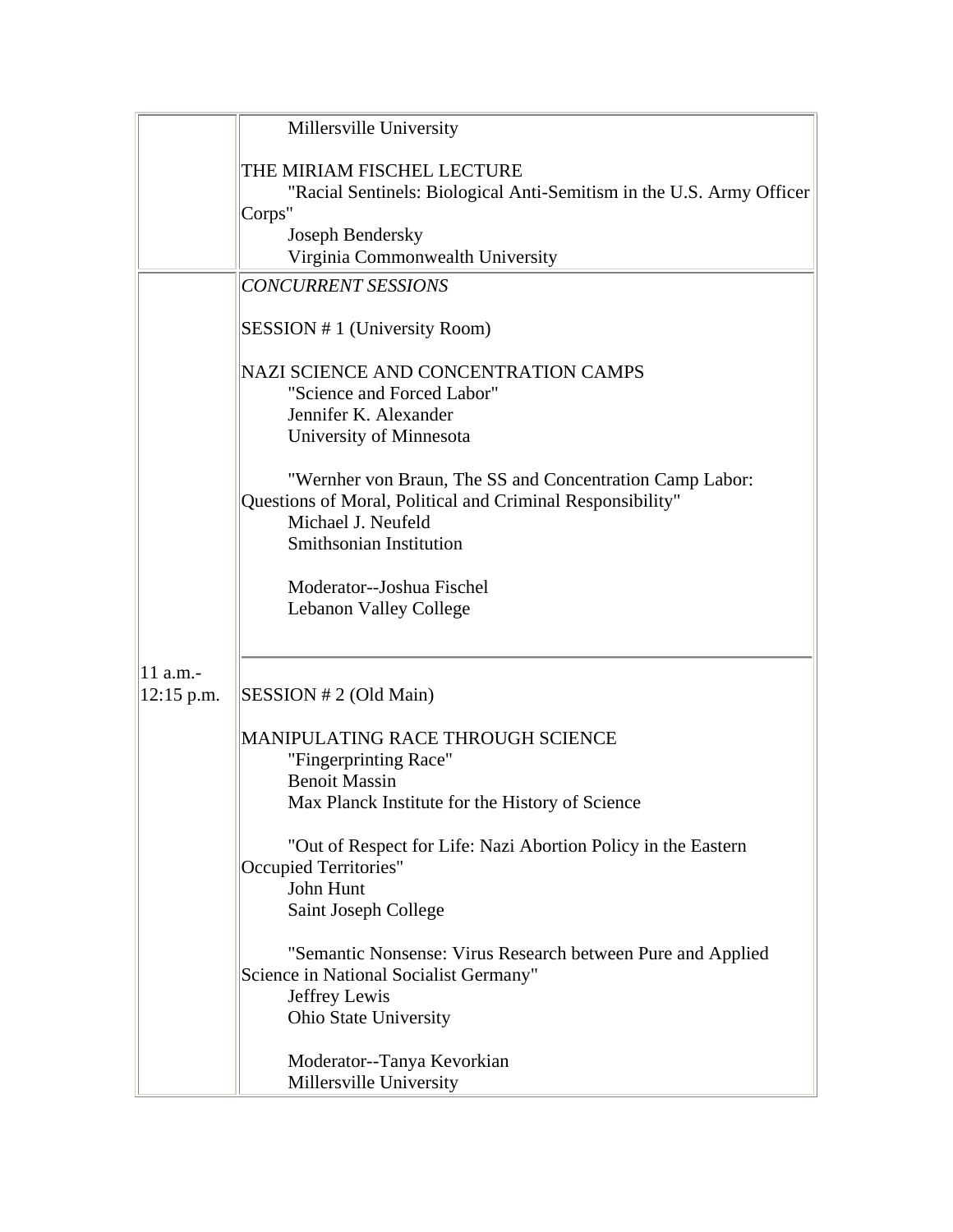| $12:15 - 1:15$<br> p.m | LUNCH BREAK                                                                                                                                                                   |
|------------------------|-------------------------------------------------------------------------------------------------------------------------------------------------------------------------------|
| $1:30-3:00$<br> p.m.   | PLENUM SESSION (Lehr)                                                                                                                                                         |
|                        | <b>INTRODUCTION OF SPEAKER</b><br>Jack Fischel<br>Millersville University                                                                                                     |
|                        | "A Child Guinea Pig's Memories From Auschwitz"<br>Eva Mozes Kor<br>Survivor of Auschwitz and Mengele Twin                                                                     |
|                        | <b>CONCURRENT SESSIONS</b>                                                                                                                                                    |
| $3:15-5:00$<br> p.m.   | <b>SESSION 3 (Matisse)</b>                                                                                                                                                    |
|                        | THE MANY SIDES OF GENOCIDE<br>"Nazi Eugenics and Genocide: Its Origins in Southwest Africa, 1904-<br>1908"<br><b>Beth Lilach</b><br><b>Clark University</b>                   |
|                        | "The Jewish Disease Within The German Body Politic: Genocide as<br>an Immunological Fantasy"<br>Richard A. Koenigsberg<br>Library of Social Science                           |
|                        | "Science and Politics: The Role of Ideology and Phobia"<br><b>James Glass</b><br>University of Maryland                                                                       |
|                        | "Charlatans and Controversies: The American Military's Liberation of<br>the Concentration Camps at Buchenwald and Dachau"<br>Carolsue Holland<br><b>Troy State University</b> |
|                        | Moderator--Marvin Margolis<br>Millersville University                                                                                                                         |
|                        | SESSION 4 (Old Main)                                                                                                                                                          |
|                        | INTERDISCIPLINARY APPROACHES TO THE HOLOCAUST                                                                                                                                 |
|                        | "What Documentary Films Should I Use in My Holocaust Class?"                                                                                                                  |